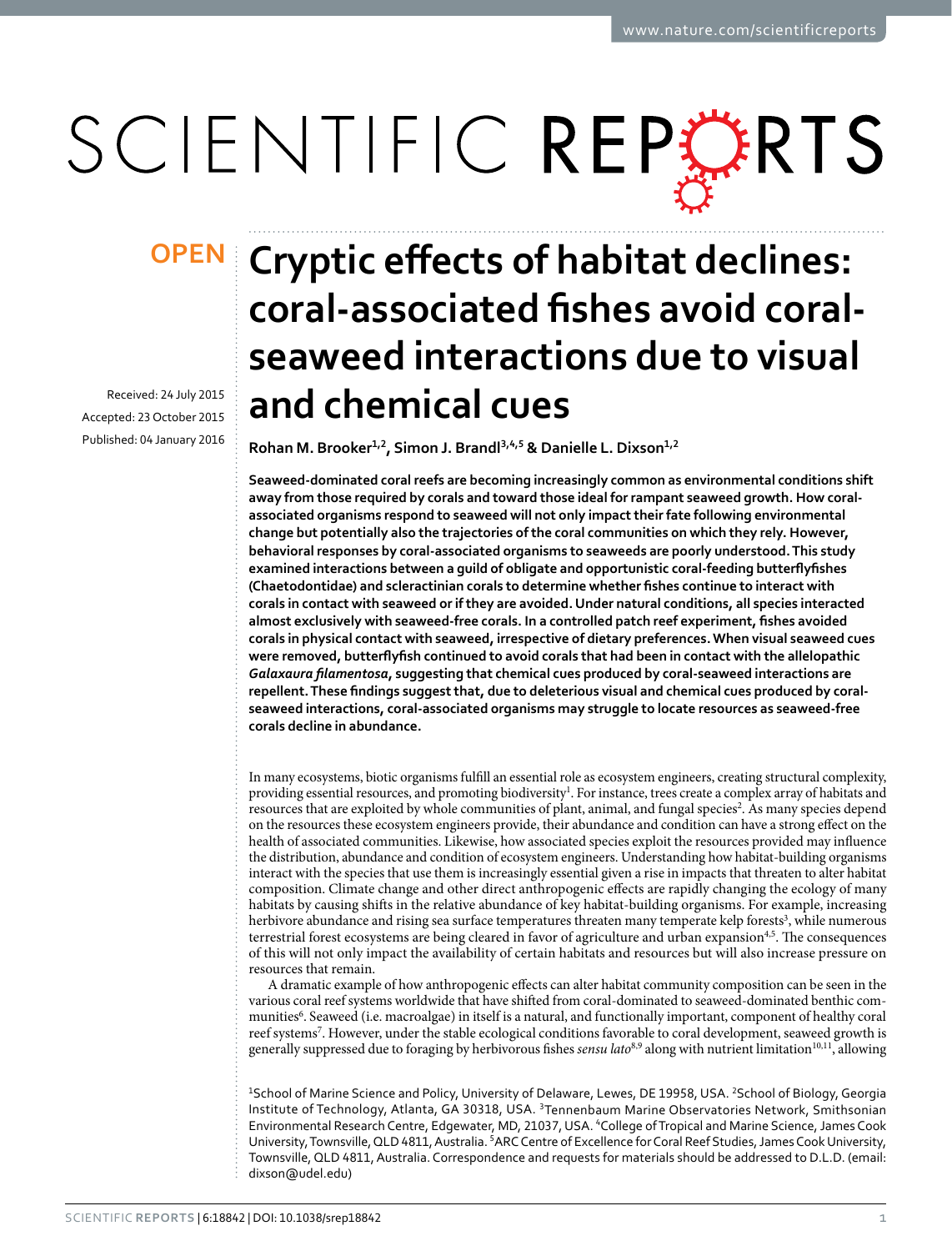

<span id="page-1-0"></span>**Figure 1. Interspecific differences in the probability that a butterflyfish will interact with seaweed-free corals.** Plotted values (circles) represent the predicted mean values from a Bayesian mixed model for each species with the 95% credible interval marked by the line. Predicted values were obtained by marginalizing over the random effects of focal individuals. Given the different degree to which butterflyfishes rely on live coral, group affiliations were obtained from the literature and fitted to the species, with opportunistic coral feeders marked by filled circles, while obligate corallivores are marked by open circles.

corals to dominate benthic substrates. However, various recent anthropogenic impacts, such as the overharvesting of herbivorous fishes<sup>12</sup> and increasing coastal eutrophication<sup>[10](#page-6-0)</sup>, have created conditions on many reefs favorable to rampant seaweed growth. Increases in seaweed dominance of substratum can not only limit the expansion of established coral colonies<sup>13,14</sup>, but can also limit the availability of surfaces suitable for larval settlement and developmen[t15,](#page-6-5)[16](#page-6-6), preventing the replenishment of coral communities. Interactions between corals and seaweed can also negatively affect the condition and fitness of colonies. For instance, shading can reduce rates of photosynthesis, abrasion can result in tissue damage at contact points, and attenuation of sediments and associated microbial communities can increase rates of coral disease<sup>[17](#page-6-7)</sup>. Contact with some seaweeds can also lead to tissue mortality due to the allelopathic chemicals within the thalli<sup>18</sup>. Thus, shifts from coral- to seaweed-dominated benthic communities will have dramatic flow-on effects for reef associated organisms, such as fishes, many of which rely on scleractinian corals for survival.

While the habitat requirements of coral reef fishes are highly variable, the abundance and distributions of many species are closely related with the spatial structure of reef substrata, particularly scleractinian coral abun-dance<sup>[19](#page-6-9)</sup>, structural complexity<sup>20,21</sup> and overall community composition<sup>[22](#page-6-12),[23](#page-6-13)</sup>. Such associations arise as these corals provide essential shelter<sup>[24](#page-6-14)</sup>, access to food resources<sup>25</sup>, and recruitment cues<sup>26</sup> for many fishes. Butterflyfishes (f. Chaetodontidae), are a ubiquitous and much studied component of coral reef communities worldwide<sup>[27](#page-6-17)</sup>. While these fishes exhibit a variety of dietary strategies<sup>[28](#page-6-18)</sup>, they are best known for the high degree of opportunistic and obligate corallivory found within this family, especially within the genus *Chaetodon*[25](#page-6-15),[29](#page-6-19). Not surprisingly, associations between these butterflyfishes and scleractinian corals are often particularly strong<sup>30</sup>, with significant declines in abundance observed following the loss of scleractinian corals<sup>31,32</sup>. Many corallivorous butterflyfishes are highly selective between available prey<sup>[33](#page-6-23),[34](#page-6-24)</sup>. Therefore, given their abundance and direct or indirect reliance on corals for food, the foraging patterns and behavior of these fishes may have some influence on the fitness and distribution of corals within their habitats<sup>35</sup>.

Understanding these patterns is vital given global declines in coral cover and increases in seaweed abundance. However, the responses of butterflyfish to seaweed, in particular whether seaweed affects resource selection, are poorly understood. Consequently, the objectives of this study were to investigate how obligate and opportunistic coral-feeding butterflyfishes associate with corals. Specifically, we determined 1) whether fishes distinguish between corals in contact with, or free of, seaweed and if they do 2) if they are attracted to, or avoid coral-seaweed interactions. If coral-seaweed interactions were avoided, we determined 3) whether this response was due to the visual or chemical cues produced by the interaction and 4) whether responses differed depending on the seaweed species or the degree of reliance on scleractinian food sources.

#### **Results**

**Survey of butterflyfish-coral-seaweed associations.** Overall, of the 5,391 total associations between butterflyfish and coral recorded during the present survey, 96% of these were with corals that were not in contact with seaweed. However, only one species, *C. lunulatus*, did not associate with any corals in contact with seaweed throughout the survey and there was some variation in the degree of acceptance [\(Fig. 1](#page-1-0), Supplementary table S1 online). *C. auriga* showed the highest rate of interaction with corals in contact with seaweed (BMM: *posterior mean* (*PM*)= 2.94; *95% credible interval* (*CI*)= 2.47− 3.45), followed by *C. bennetti* (*PM*= 3.49, *CI*= 2.93− 4.05),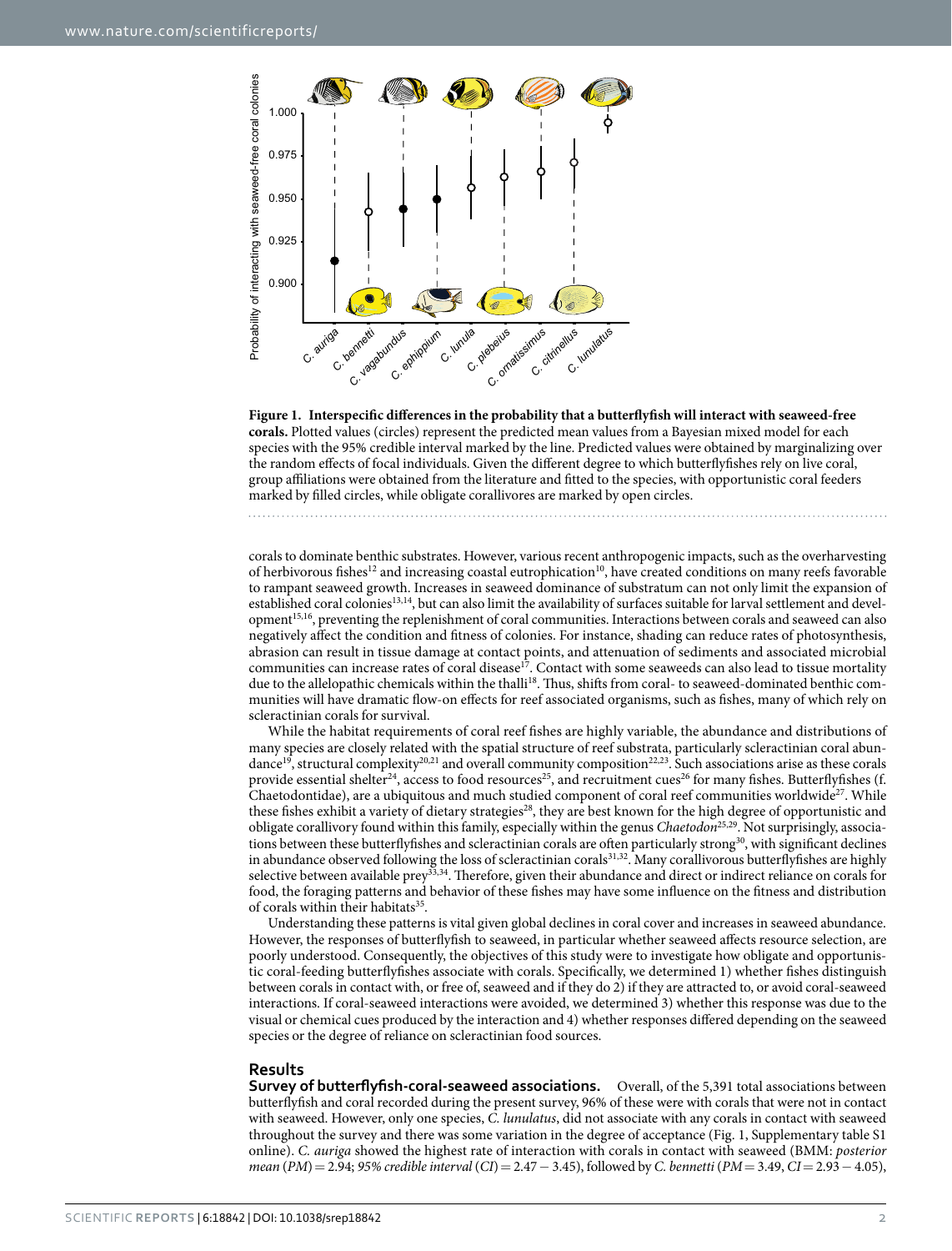

<span id="page-2-0"></span>**Figure 2. The response of butterflyfishes to manipulative addition of two different algae to coral colonies in a patch-reef experiment.** Both obligate (empty circles) and opportunistic (filled circles) corallivores strongly avoid coral colonies associated with algae when visual cues are presented. However, if the algae are removed and only chemical traces of the algae are present, both groups respond positively to the removal of *S. polycystum*, while only opportunistic corallivores show a slight positive response to the removal of *G. filamentosa*. The plotted values represent the predicted values obtained from a Bayesian mixed model and divided by the number of individual fishes present during each trial. Values were marginalized over the random effects of the patch-reef set, which was used longitudinally for trials with or without the algae present.

*C. vagabundus* (*PM* = 3.53, *CI* = 3.03 − 4.09), and *C. ephippium* (*PM* = 3.67, *CI* = 3.13 − 4.21). In contrast, the lowest rate of interaction was exhibited by *C. lunulatus* (*PM* = 6.73, *CI*= 5.08− 8.23), followed by *C. citrinellus* (*PM* = 4.41, *CI*= 3.73− 5.08), *C. ornatissimus* (*PM* = 4.18, *CI*= 3.59− 4.76)*, C. plebeius* (*PM* = 4.06, *CI*= 3.49− 4.68), and *C. lunula* (*PM*= 3.86, *CI*= 3.30− 4.21).

**Patch-reef experiment.** When offered equal choices between patch reefs with *Sargassum polycystum*, *Galaxaura filamentosa* and control reefs without seaweed, the experimental treatment, the cue provided, and the extent of dietary reliance on live coral (obligate vs. opportunistic corallivore) significantly influenced the number of interactions butterflyfishes exhibited during trials [\(Fig. 2\)](#page-2-0). In the initial stage of the experiment where seaweed was visually present, all butterflyfish species surveyed preferred to interact almost exclusively with the control patch reefs, showing an overwhelming aversion towards coral patch reefs with attached seaweed. However, after removing the seaweed and relocating the patch reefs, therefore providing a new set of fishes with only a chemical cue of previous seaweed presence, the effects of the two seaweed treatments differed markedly in their effect on the two groups of fishes, consistently eliciting a strong positive response in the *S. polycystum* treatment, while the removal of *G. filamentosa* had weak or no effects. For obligate coral feeders, patch reefs previously associated with *G. filamentosa* still had a negative effect on the foraging behavior of butterflyfishes, while previous associations with *S. polycystum* positively affected the fishes' choice to interact with the patch reefs when no visual cue was present. Although broadly similar, opportunistic corallivores showed a slight increase in the acceptance of patch reefs previously associated with *G. filamentosa* when the seaweed was removed; opportunistic corallivores showed the same strong positive response to seaweed removal in the *S. polycystum* treatment ([Table 1](#page-3-0)).

#### **Discussion**

The presence of seaweed appears to have a substantial impact on patterns of resource use by butterflyfishes, with both obligate and opportunistic coral-feeding species actively avoiding corals in contact with seaweed under natural and experimental conditions. The visual presence of seaweed may act as a deterrent to butterflyfishes, indicating that a coral potentially has a reduced nutritional value due to the energetic costs related with stress. Seaweed may also physically impede access to food resources such as coral polyps or coral-associated invertebrates. Species-level variation in the levels of association between seaweed-associated and seaweed-free corals may reflect cryptic differences in dietary preferences or other factors such as morphology. For instance, the opportunistic species *C. auriga* may associate prey abundance with factors such as structural complexity produced by seaweeds, while morphological constraints<sup>36</sup> may restrict the obligate species *C. lunulatus* to foraging on seaweed-free corals. Overall, associations broadly aligned with diet as, with the exception of *C. bennetti*, all obligate species displayed a higher chance of interacting with seaweed-free corals.

Interestingly, avoidance not only reflected the physical presence of seaweed but also occurred when seaweed was removed, with all butterflyfishes continuing to largely bypass corals that had been in contact with an allelopathic seaweed species, *G. filamentosa.* In contrast with treatment patch reefs, the number of interactions with control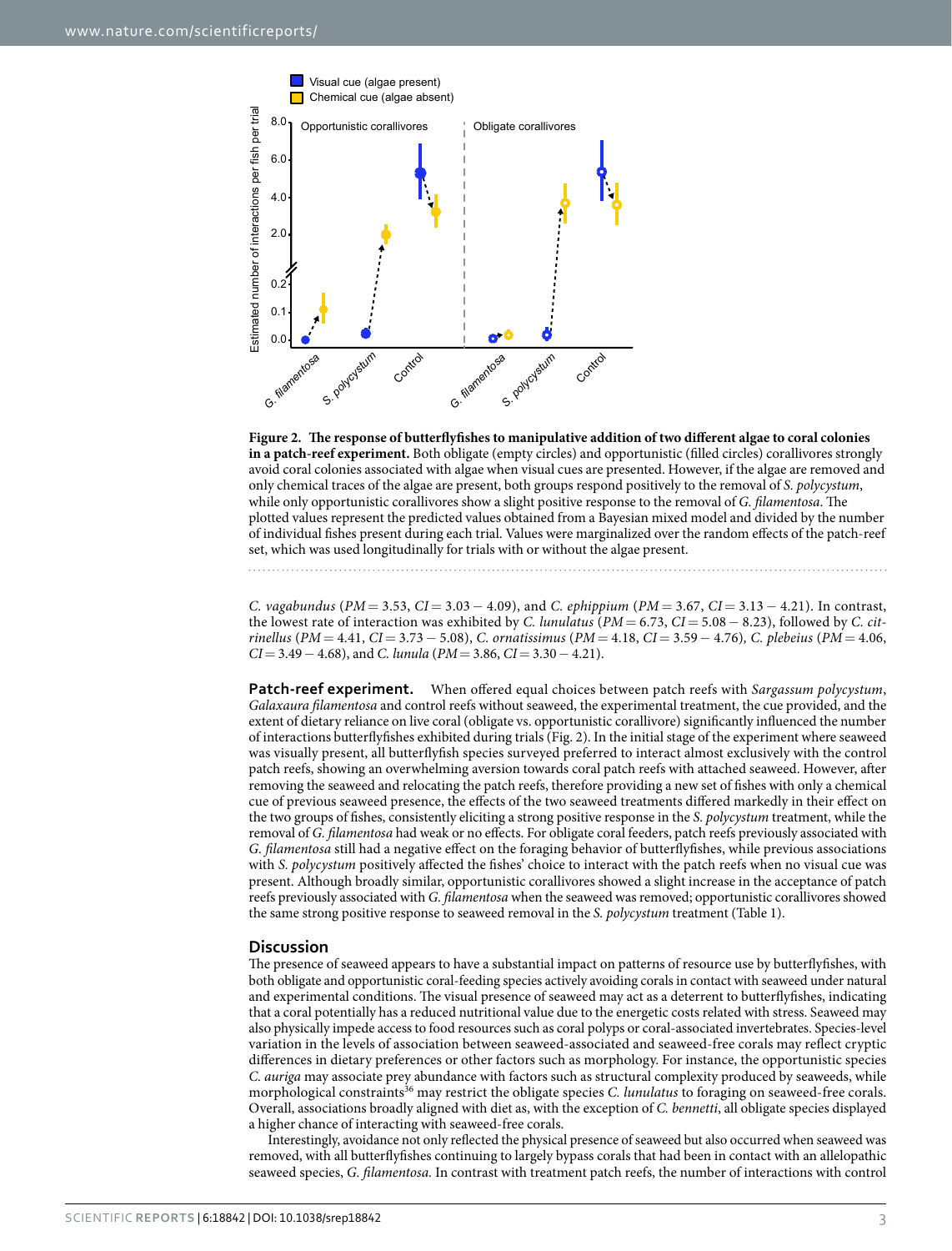<span id="page-3-0"></span>

| Cue               | <b>Vlausi</b>                |          |         |                                   |          |         | <b>Clacimeh</b>              |         |         |                                   |         |      |
|-------------------|------------------------------|----------|---------|-----------------------------------|----------|---------|------------------------------|---------|---------|-----------------------------------|---------|------|
| Group             | <b>Obligate corallivores</b> |          |         | <b>Opportunistic corallivores</b> |          |         | <b>Obligate corallivores</b> |         |         | <b>Opportunistic corallivores</b> |         |      |
| <b>Parameters</b> | $\boldsymbol{\beta}$         | LCI      | UCI     | $\boldsymbol{\beta}$              | LCI      | UCI     | $\boldsymbol{\beta}$         | LCI     | UCI     | в                                 | LCI     | UCI  |
| Control           | 2.94                         | 2.34     | 3.53    | 3.40                              | 2.51     | 4.32    | 2.69                         | 2.41    | 2.97    | 3.14                              | 2.57    | 3.75 |
| G. fila           | $-5.74$                      | $-10.57$ | $-1.11$ | $-4.78$                           | $-14.85$ | $-5.03$ | $-3.02$                      | $-4.50$ | $-1.36$ | $-0.25$                           | $-3.56$ | 3.31 |
| S. poly           | $-2.61$                      | $-4.84$  | $-1.21$ | $-1.83$                           | $-6.76$  | $-3.04$ | 2.71                         | 2.12    | 3.31    | 2.61                              | 1.27    | 3.97 |

**Table 1. Model outputs from the Bayesian Mixed Model analyzing the response of butterflyfishes to a controlled patch reef experiment permitting foraging on corals associated with the algae** *Galaxaura filamentosa* **("***G. fila.***") or** *Sargassum polycystum* **("***S. poly.***"), or control corals without algal association ("Control").** Experimental setups included either a visual or a chemical cue of the algal association and data were analyzed for obligate and opportunistic corallivores. Provided model parameters include the posterior mean effect ("*β*") as well as the lower (LCI) and upper (UCI) 95% credible intervals. Color shading indicates effect direction (red= negative, green= positive, grey= neutral). Trace plots of the MME solutions and the variance-covariance (VCV) solutions validated convergence of model chains and the Gelman-Rubin diagnostic performed on three independent chains confirmed convergence (multivariate scale reduction factors:  $MME = 1.01$ ;  $VCV(set) = 1.01$ ,  $VCV(units) = 1.00$ .

patch reefs declined for both obligate and opportunistic species when seaweeds were removed. It is possible that the increased availability of attractive foraging grounds (i.e. corals that had been in contact with *S. polycystum*) reduced foraging pressure on control corals. Overall, the results of this study suggest that both visual and chemosensory systems are employed by butterflyfishes during habitat interactions and when selecting resources, and that the multisensory cues produced as a result of coral-seaweed interactions have the potential to repel butterflyfishes. In particular, it appears that the chemical signature of corals may be altered by interactions with allelopathic seaweeds either as a result of stress, persistent seaweed chemicals, or some form of chemical defense produced by the coral itself.

The overwhelming avoidance of corals that had been in contact with *G. filamentosa* may reflect the highly toxic nature of this alga to scleractinian corals. At least six lipid soluble allelopathic metabolites are produced within the surface layer of the *G. filamentosa* thallus<sup>18</sup>; with exposure to these compounds causing reduced photosynthetic activity in corals, and possible bleaching or mortality at the contact site. In contrast, exposure to extracts from *S. polycystum* do not induce these same detrimental effects, nor does shading or abrasion caused by contact with *S. polycystum* thalli[18.](#page-6-8) In addition, it has recently been shown that sustained multi-day competition between *G. filamentosa* and corals can stimulate increased allelopathic compound concentrations within the thallus, leading to greater coral tissue damage<sup>[37](#page-6-27)</sup>. This same study indicated that, as allelopathic chemical concentrations increased, seaweed became more palatable to herbivorous fishes. This suggests that the allelochemicals themselves are not repellant to non-herbivorous fishes, with continued avoidance likely due to the odor of damaged or stressed coral tissue at interaction points rather than residual traces of chemicals on or around the coral. Relatively little is known regarding defenses by the coral holobiont to seaweed competition, but responses may be limited to mechanical defenses such as the expulsion of nematocysts<sup>[38](#page-6-28)</sup>.

While it is apparent that the presence of seaweed makes corals unattractive to butterflyfishes, the underlying reasons for this are unclear. While food selection in fishes is often influenced by the need to avoid predators while feeding<sup>[39](#page-6-29)</sup>, adult butterflyfishes are relatively immune to predation<sup>40,41</sup>, and it is likely that coral-seaweed interactions are avoided due to the effect of seaweed on coral dietary quality. Coral tissue is a comparatively low-quality food source<sup>[42](#page-6-32)</sup> meaning corallivores must often forage constantly to meet energetic requirements<sup>[43](#page-6-33)</sup>, and will differentiate between available prey based on small differences that affect foraging efficiency<sup>44</sup>. The presence of seaweed could reduce coral prey quality and foraging efficiency relative to unaffected corals in a variety of ways. Recent evidence has shown that contact with allelopathic seaweeds can have an almost immediate negative effect on coral tissue condition at contact points, with the affected area increasing in size with time<sup>45</sup>. Over longer time frames, shading due to overgrowth could reduce photosynthetic activity<sup>46</sup>, leading to depletion of energetic reserves. Tissue damage caused by abrasion, allelochemicals, or disease will also require the diversion of energy towards defense and repair. Seaweed may also alter the abundance or quality of coral-associated organisms preyed on by opportunistic corallivores. For instance, seaweed competition has a negative effect on the condition of other sessile invertebrates such as sponges<sup>[47](#page-6-37)</sup>, while the abundance of mobile coral-associated invertebrates can decline as corals become stressed<sup>48</sup>. Additionally, the physical presence of seaweed may make it harder to visually or chemically locate coral polyps or coral-associated prey, or harder to access prey when detected. Seaweed visual and chemical cues may therefore signal to butterflyfish that these corals should be avoided. Therefore, the deleterious effects of seaweed contact may be offset somewhat by reductions in the energetic costs of fish predation. While both opportunistic and obligate corallivorous butterflyfishes avoid coral-seaweed interactions, species-level effects of seaweed on foraging were not determined. Further work that examines inter-specific variation in behavioral responses to seaweeds may reveal subtle differences between species.

Regardless of the underlying causes for the general avoidance of coral-seaweed interactions, it is likely that these patterns could have implications for the broader reef community given increasing seaweed dominance, as well as a multitude of other anthropogenic disturbances that increase the risk of coral mortality, and feedback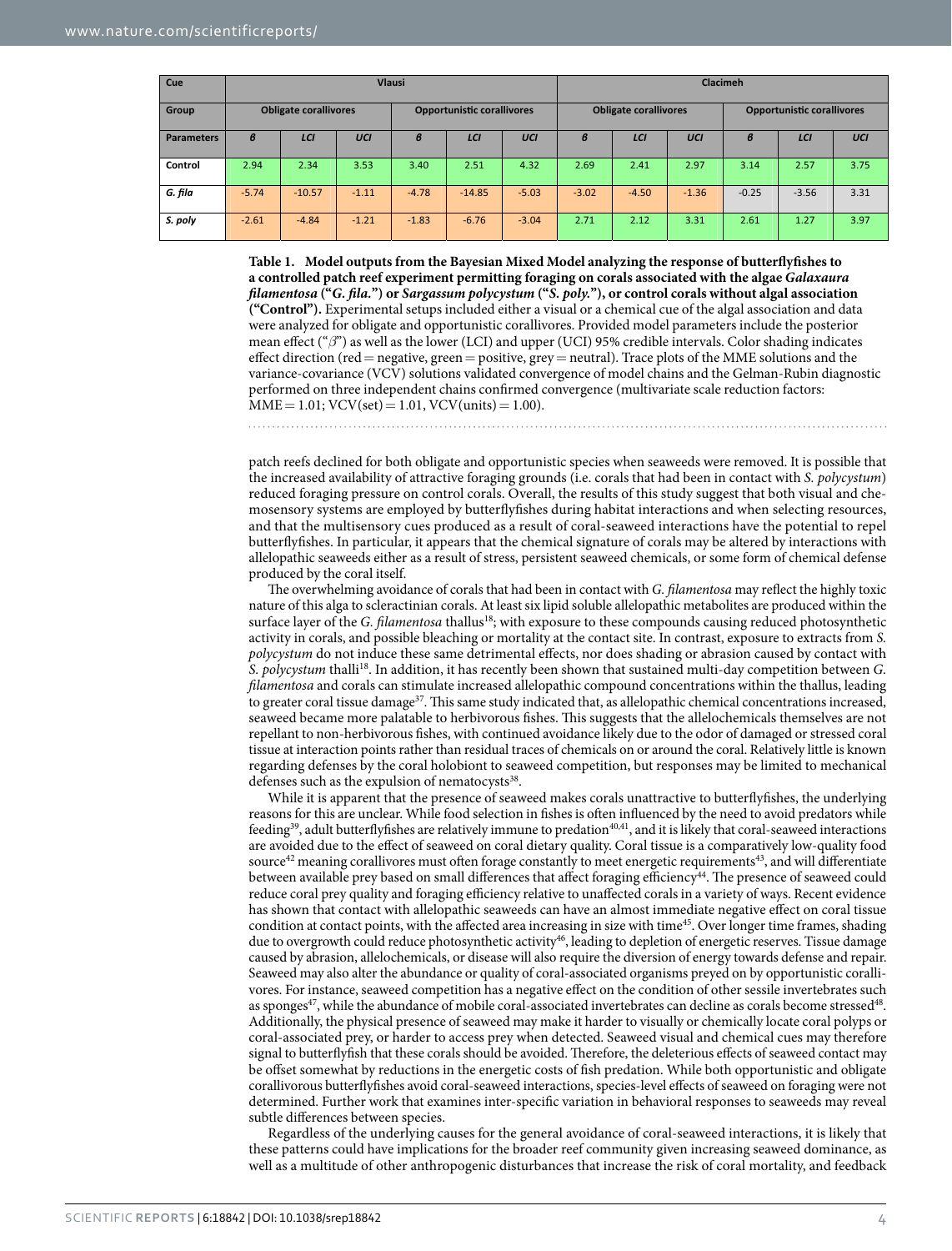mechanisms that prevent population recovery. This makes the persistence of remaining healthy coral colonies increasingly critical within degrading systems as these colonies become a primary source of new coral larvae, vital habitat and food for a multitude of organisms<sup>[25](#page-6-15),49</sup>, and the source of key settlement cues<sup>26</sup>. Corallivorous fishes that remove tissue without damaging the underlying skeleton are often assumed to have minimal ecological impact on coral communities<sup>50</sup>. However, recent studies have shown that each adult butterflyfish can remove up to 3 g of coral tissue per day<sup>35</sup>, with butterflyfish communities consuming up to 13.5% of the total available coral biomass, and 79% of preferred coral productivity annually<sup>51</sup>. Declines in tissue biomass also directly reflect grazing intensity<sup>[52](#page-6-42)</sup>. If butterflyfish communities on seaweed-dominated reefs forage exclusively on seaweed-free colonies, chronic concentrated predation may lead to a variety of sub-lethal effects such as increased energetic expenditure on repair, reduced growth, lower overall colony fitness, and increased susceptibility of seaweed-free colonies to disturbance effects.

Increased seaweed abundance could also have deleterious outcomes for resident butterflyfish if the availability of unimpeded corals diminishes. Sub-lethal declines in condition and fitness potential may occur if fishes devote a greater proportion of time towards searching for seaweed-free corals, or must maintain and defend larger territories from conspecifics as a result, increasing overall energetic demands. Alternatively, if fishes continue to feed on corals impeded by seaweed, this could also negatively affect condition if the nutritional quality of these corals is reduced. Coral-seaweed interactions may also affect recruitment if resident butterflyfishes exhibit reduced reproductive fitness, or if negative sensory cues also repel larva[e26.](#page-6-16) However, given the limited temporal scale of this study, it remains unclear whether butterflyfishes will continue to avoid coral-seaweed interactions over longer time frames. While this study was limited to butterflyfishes at one location, there is substantial behavioral congruence between coral-feeding and coral-associated animals with regards to coral preferences<sup>[25](#page-6-15)[,49](#page-6-39)</sup>, and avoidance of coral-seaweed interactions may prove to be a taxonomically widespread occurrence. While behavioral studies of responses to seaweed on coral reefs have typically examined herbivorous species, this study shows that even species that would otherwise not interact with seaweeds will be affected by its presence suggesting seaweeds may be a greater threat to reef biodiversity than realized.

### **Methods**

**Survey of butterflyfish-coral associations interactions.** Interactions between nine species of butterflyfishes and scleractinian corals were surveyed at Votua Reef, Viti Levu, Fiji (18° 13.049′S, 177° 42.968′E) in July, 2013. Twenty individual butterflyfishes from each species were followed on snorkel for a 10minute period, at a minimum distance of three meters. Observational periods began when fish were observed foraging, taken as indication of acclimation to the observer's presence. During each observation period, individual's species and their interactions with coral colonies were recorded, noting whether or not the targeted coral was in contact with seaweed (i.e. all macroalgae spp.). Visual assessments suggested corals in contact with macroalgae and those that were macroalgae free occurred in approximately equal frequency. The proportion of benthos covered by scleractinian corals and seaweeds is highly variable across Votua Reef, ranging from ~4–56% coral and 2.4–91% seaweed<sup>53</sup>. For each focal individual only one interaction was recorded on each colony. An interaction was deemed to have occurred when a fish paused from actively swimming and displayed a head-down behavior within the immediate vicinity of a coral as visual confirmation of *de facto* capture of prey was not reliably observable for all interactions. Butterflyfish species were *Chaetodon auriga*, *C. ephippium*, *C. vagabundus* (opportunistic corallivores), and *C. bennetti*, *C. citrinellus, C. lunula, C. lunulatus*, *C. ornatissmus*, *C. plebeius* (obligate corallivores)[54.](#page-6-44) Species were assigned into two groups based on the proportion of coral-based prey items found in the stomach contents in previous quantitative studies (<5% coral-based prey= opportunistic corallivore; >50% coral based prey = obligate corallivore, with no species falling between  $5-50\%$ )<sup>[30](#page-6-20)[,54](#page-6-44)[,55](#page-6-45)</sup>.

**Patch-reef experiment.** To investigate whether the frequency of butterflyfish-coral interactions reflected the presence or absence of seaweed, a manipulative patch reef experiment was conducted on Votua Reef. Eight sets of six small patch reefs were constructed in open areas, adjacent to reef structure that multiple species of butterflyfish were observed utilizing. Each individual patch reef consisted of a coral rubble base and two pieces of five coral species of an approximately equal size resulting in a 40 cm3 patch reef. The corals used were *Acropora formosa, Pocillopora damicornis, Porites cylindrica, Merulina scabricula* and *Montipora digitata,* chosen due to their abundance within the Votua Reef system and relative association with the butterflyfishes during initial surveys. Within each patch reef set, individual reefs were separated by 1meter from one another. Each patch reef set consisted of three treatments, with two patch reefs per treatment. Different treatments were identified using red, pink, or green flagging tape. To account for any color preference or avoidance by fish this experiment was replicated three times with flagging tape colors rotated amongst treatments. By grouping six patch reefs together in one location, rotating the treatments within the location and replicating the location of patch reef sets in 8 different areas throughout the reef system local spatial and temporal variation was minimized, an important consideration as butterflyfish are known to be territorial.

The impact that the presence of seaweed had on the butterflyfish species/ patch reef treatment frequency of association was assessed using underwater video cameras (GoPro, Woodman Labs). All 48 patch reefs were constructed during low tide on the same day. The following day, two of the six patch reefs in each set had *S. polycystum* (100 g) placed in contact with all coral fragments. Another two patch reefs had *G. filamentosa* (100 g) placed in contact with all coral fragments, while the final two patch reefs were left as a control with no seaweed contact. To initiate coral-seaweed contact, seaweed was secured in place directly next to the coral using cable ties, with cable ties also attached to the control patch reefs. Cable ties were secured to the base of corals ensuring that they did not contact live tissue. In this fashion, the coral-seaweed interaction was maintained while preventing physical damage to either the seaweed or coral. Full plants were used to ensure seaweed did not deteriorate over the trial period. Patch reefs were checked daily to ensure seaweed had not been removed due to wave action or herbivory, although no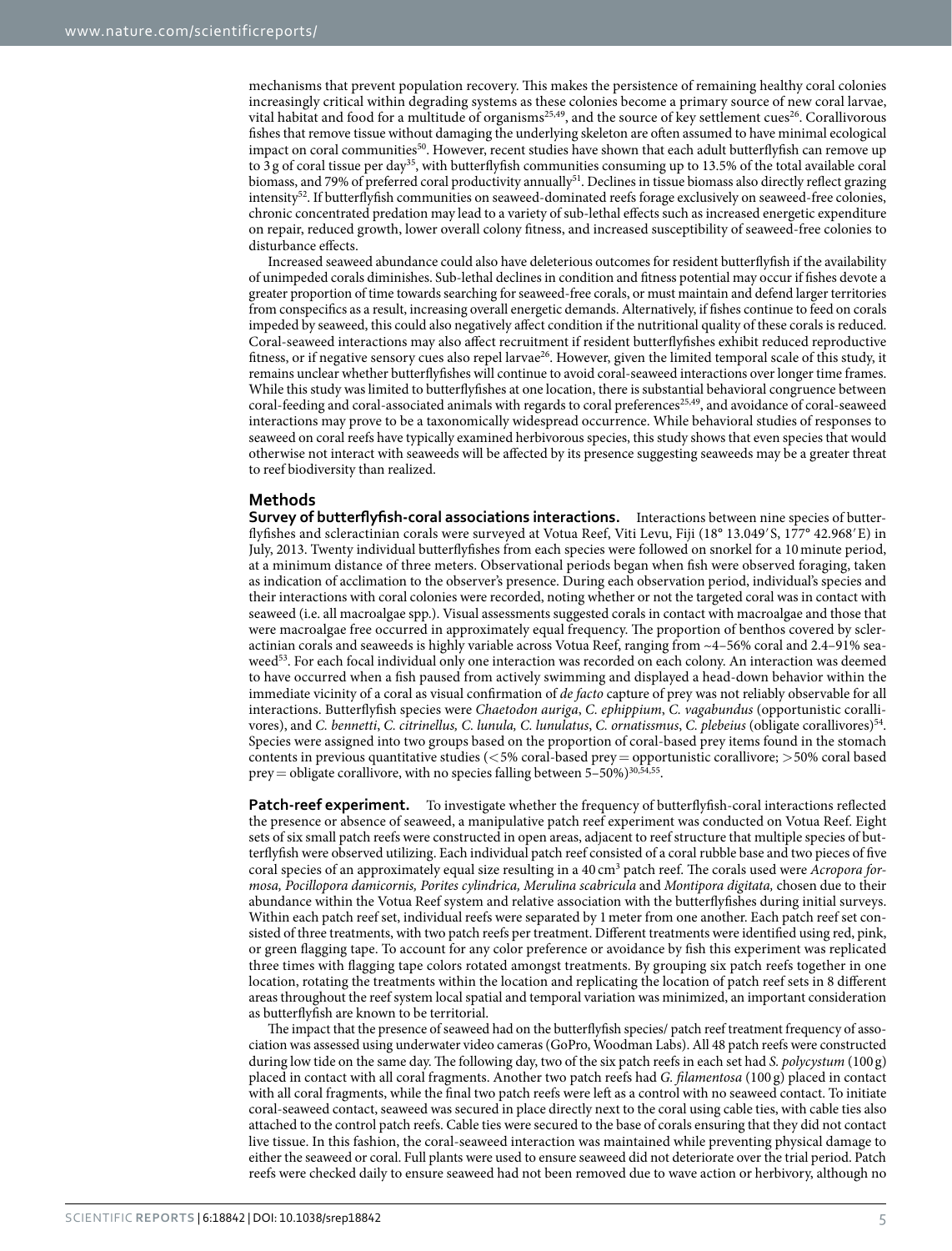seaweed was removed during the experimental period. In an effort to limit any effect of diver disturbance, camera stations were constructed at each patch reef set at the same time as seaweed attachment using a dive weight, cable ties and a GoPro mount adapter. The following morning during the rising tide, cameras were quickly placed at the camera stations on snorkel and recording was started.

Cameras were left to record for three hours, and were collected from the reef in the afternoon at low tide. Seaweed was left in contact with the corals for seven days in total. On the seventh day of contact all seaweed was removed from the patch reefs and the entire set up for each patch reef set was relocated to a new location >100meters from the initial site. On the eighth day post initial seaweed contact, butterflyfish interactions with patch reefs were reassessed using the same methods described for the initial period. During the relocation, the individual patch reefs as well as the patch reef sets were maintained. This relocation was necessary to ensure that the video data with seaweed visually present and the video data without the visual seaweed cues were independent from one another as an entirely different group of butterflyfish would be exposed to the patch reefs following relocation. Using this experimental design, the influence that seaweed has on coral-butterflyfish interactions could be assessed both with and without the visual cues. The initial video data includes the visual seaweed cue although this seaweed was in contact with coral for less than 24 hours. Data collected from the second video analysis did not include the visual cue although recent evidence suggests that chemical cues that identify allelopathic interactions may continue to be emitted by the coral following seaweed removal<sup>45</sup>. Once again, this entire experiment was replicated 3 times to ensure that the patch reef treatment placement and color of flagging tape were not influencing factors.

During each video, every butterflyfish that entered the patch reef set and interacted with the coral was recorded along with its species and the reef treatment it interacted with. As video footage was not at a high enough resolution to determine if fish were consuming coral during interactions bite rates were not recorded. However, as in the survey, an interaction was considered to have occurred when a fish displayed a head down behavior within the immediate vicinity of a patch reef.

**Statistical treatment.** To assess species-specific differences in the extent to which butterflyfishes forage on coral colonies in contact with or without seaweed, we used Markov Chain Monte Carlo (MCMC) estimations of a Bayesian mixed effects logistic regression model[56,](#page-6-46)[57.](#page-7-0) We fitted an individual's choice for or against a coral colony with or without seaweed respectively as a binary response variable and species affiliation as a fixed effect, while specifying individual animals to have a random effect. This approach was chosen due to cases of complete and near complete separation in the dataset (i.e. perfect prediction of a variable by a predictor), which can lead to non-identifiability of regression models. To forego this issue, we specified weakly informative Cauchy distributed priors for the fixed effects[58.](#page-7-1) We further fitted non-informative priors with an inverse Wishart distribution for the random effects and fixed residual variance to the value 1, as residual estimates are unobtainable in binary models. We ran three chains with 3,000,000 iterations, a burn-in of 10,000 iterations and a thinning interval of 1,000. Chain convergence was assessed visually and diagnosed using the Gelman-Rubin test<sup>59,60</sup>. The posterior mean of individual effects was 0.653 with the credible interval ranging from 0.240 to 1.156 while observation-level variance was unidentifiable due to the binary nature of the outcome variable. Traces of the performed MCMCs validated convergence for the mixed model equation (MME) solutions, which was supported by the Gelman-Rubin diagnostic (multivariate scale reduction factor: 1.05).

Similarly, we analyzed the experimental part of the study using a Bayesian mixed effects Poisson model, using the count of interactions butterflyfishes exhibited with coral patches as response variable, while the experimental treatment (control, coral associated with *G. filamentosa*, corals associated with *G. polycystum*), the cue provided (visual or chemical), and the reliance on coral as a dietary item (obligate or opportunistic corallivores) served as fixed predictors. The higher order classification in obligate corallivores and opportunistic corallivores was chosen, as initial results indicated behavioral differences among the two groups and because species level data were too sparse due to the complete absence of some species from focal trials. Given the repeated use of patch-reef sets for visual and chemical trials, we fitted the patch-reef set to have a random effect. As for the observational data, complete separation in the dataset required the use of weakly informative priors on the fixed effects<sup>58</sup>. Non-informative priors inverse Wishart priors were used for the random effect and the residual variance, as observation-level variance is identifiable for Poisson models. Similar to the observational analyses, we ran three chains with 3,000,000 draws, a burn-in of 50,000 iterations and a thinning interval of 1,000 and validated chain convergence visually and analytically using the Gelman-Rubin test. For both models, we then predicted the model values and credible intervals on the data scale while marginalizing over the random effects. For the experimental model, we divided the predicted values by the number of individuals present during respective trials to standardize estimates as the number of interactions per fish per trial. All analyses were performed in *R*, using the packages *MCMCglmm*<sup>57</sup> and *coda*<sup>[60](#page-7-3)</sup>.

#### **References**

- <span id="page-5-0"></span>1. Tews, J. *et al.* Animal species diversity driven by habitat heterogeneity/diversity: the importance of keystone structures. *J. Biogeo.* **31,** 79–92 (2004).
- <span id="page-5-1"></span>2. Manning, A. D., Fischer, J. & Lindenmayer, D. B. Scattered trees are keystone structures – implications for conservation. *Biol. Cons*. **132,** 311–321 (2006).
- <span id="page-5-2"></span>3. Steneck, R. S. *et al.* Kelp forest ecosystems: biodiversity, stability, resilience and future. *Envi. Cons*. **29,** 436–459 (2002).
- <span id="page-5-4"></span><span id="page-5-3"></span>4. Laurance, W. F. Reflections on the tropical deforestation crisis. *Biol. Cons.* **91,** 109–117 (1999).
- 5. Mayaux, P. *et al.* State and evolution of the African rainforests between 1990 and 2010. *Phil. Trans. R. Soc. B. Biol.* **368,** 20120300 (2013).
- <span id="page-5-5"></span>6. Bruno, J. F., Sweatman, H., Precht, W. F., Selig, E. R. & Schutte, G. W. Assessing evidence of phase shifts from coral to macroalgal dominance on coral reefs. *Ecology* **90,** 1478–1484 (2009).
- <span id="page-5-6"></span>7. Evans, R. D., Wilson, S. K., Field, S. N. & Moore, J. A. Y. Importance of macroalgal fields as coral reef fish nursery habitat in northwest Australia. *Mar. Biol.* **161,** 599–607 (2014).
- <span id="page-5-7"></span>8. Hughes, T. P. *et al.* Phase shifts, herbivory, and the resilience of coral reefs to climate change. *Curr. Biol.* **17,** 360–365 (2007).
- <span id="page-5-8"></span>9. Mumby, P. J. *et al.* Fishing, trophic cascades, and the process of grazing on coral reefs. *Science* **311,** 98–101 (2006).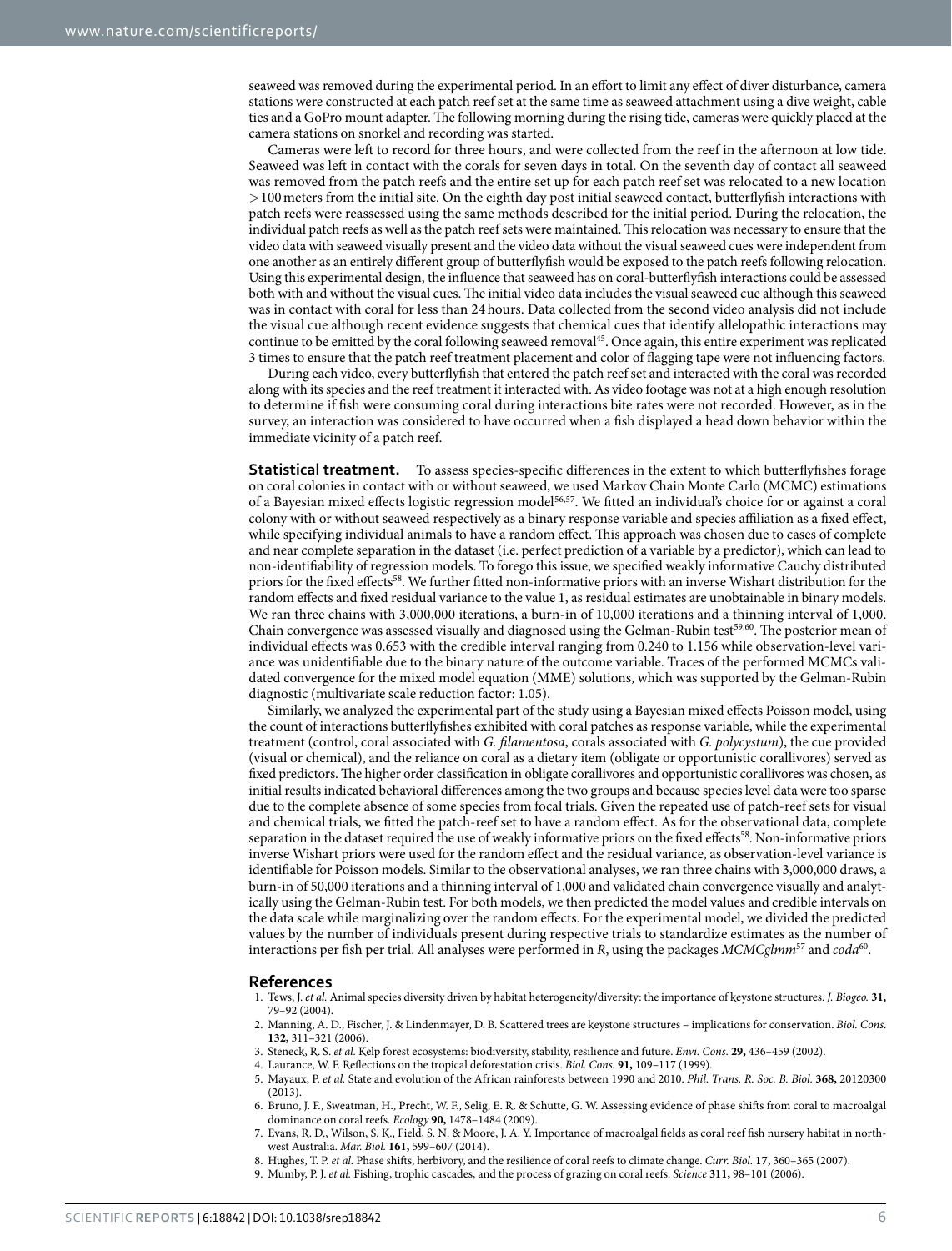- <span id="page-6-0"></span>10. Lapointe, B. E. Nutrient thresholds for bottom-up control of macroalgal blooms on coral reefs in Jamaica and southeast Florida. *Limnol. Oceanogr.* **42,** 1119–1131 (1997).
- <span id="page-6-1"></span>11. Littler, M. M., Littler, D. S. & Brooks, B. L. Harmful algae on tropical coral reefs: bottom-up eutrophication and top-down herbivory. *Harmful Algae*. **5,** 565–585 (2006).
- 12. Hughes, T. P. Catastrophes, phase shifts, and large-scale degradation of a caribbean coral reef. *Science*. **265,** 1547–1551 (1994).

<span id="page-6-3"></span><span id="page-6-2"></span>13. Tanner, J. E. Competition between scleractinian corals and macroalgae: An experimental investigation of coral growth, survival and reproduction. *J. Exp. Mar. Biol. Ecol.* **190,** 151–168 (1995).

- <span id="page-6-4"></span>14. Burkepile, D. E. & Hay, M. E. Herbivore species richness and feeding complementarity affect community structure and function on a coral reef. *Proc. Natl. Acad. Sci. USA* **105,** 16201–16206 (2008).
- <span id="page-6-5"></span>15. Kuffner, I. B. *et al.* Inhibition of coral recruitment by macroalgae and cyanobacteria. *Mar. Ecol. Prog. Ser.* **323,** 107–117 (2006). 16. Box, S. J. & Mumby, P. J. Effect of macroalgal competition on growth and survival of juvenile Caribbean corals. *Mar. Ecol. Prog. Ser.*
- <span id="page-6-7"></span><span id="page-6-6"></span>**342,** 139–149 (2007).
- 17. Nugues, M. M., Smith, G. W., van Hooidonk, R. J., Seabra, M. I. & Bak, R. P. M. Algal contact as a trigger for coral disease. *Ecol. Lett.* **7,** 919–923 (2004a).
- <span id="page-6-8"></span>18. Rasher, D. B., Stout, E. P., Engel, S., Kubanek, J. & Hay, M. E. Macroalgal terpenes function as allelopathic agents against reef corals. *Proc. Nat. Acad. Sci*. **108,** 17726–17731 (2011).
- <span id="page-6-9"></span>19. Jones, G. P., McCormick, M. I., Srinivasan, M. & Eagle, J. V. Coral decline threatens fish biodiversity in marine reserves. *Proc. Nat. Acad. Sci. USA* **101,** 8251–8253 (2004).
- <span id="page-6-10"></span>20. Wilson, S. K., Graham, N. A. J. & Polunin, N. V. C. Appraisal of visual assessments of habitat complexity and benthic composition on coral reefs. *Mar. Biol.* **151,** 1069–1076 (2007).
- 21. Graham, N. A. J. & Nash, K. L. The importance of structural complexity in coral reef ecosystems. *Coral Reefs* **32,** 315–326 (2013).
- <span id="page-6-12"></span><span id="page-6-11"></span>22. Messmer, V. *et al.* Habitat biodiversity as a determinant of fish community structure on coral reefs. *Ecology* **92,** 2285–2298 (2011).
- <span id="page-6-13"></span>23. Bellwood, D. R. & Meyer, C. P. Searching for heat in a marine biodiversity hotspot. *J. Biogeogr.* **36,** 569–576 (2009).
- <span id="page-6-15"></span><span id="page-6-14"></span>24. Munday, P. L. Habitat loss, resource specialization, and extinction on coral reefs. *Glob. Change. Biol.* **10,** 1642–1647 (2004).
- 25. Cole, A. J., Pratchett, M. S. & Jones, G. P. Diversity and functional importance of coral-feeding fishes on tropical coral reefs. *Fish. Fish.* **9,** 286–307 (2008).
- <span id="page-6-16"></span>26. Dixson, D. L., Abrego, D. & Hay, M. E. Chemically mediated behavior of recruiting corals and fishes: a tipping point that may limit reef recovery. *Science* **345,** 892–897 (2014).
- <span id="page-6-17"></span>27. Pratchett, M. S. *et al.* In: *Biology of Butterflyfishes* (eds Pratchett, M. S. *et al.*) Ch. 13, 310–344 (CRC Press 2014).
- <span id="page-6-18"></span>28. Sano, M. Feeding habits of Japanese butterfyfishes (Chaetodontidae). *Envi. Biol. Fish*. **25,** 195–203 (1989).
- <span id="page-6-19"></span>29. Pratchett, M. S. Dietary selection by coral-feeding butterflyfishes (Chaetodontidae) on the Great Barrier Reef, Australia. *Raffles. Bull. Zool*. **S14,** 171–176 (2007).
- <span id="page-6-20"></span>30. Pratchett, M. S., Graham, N. A. J. & Cole, A. J. Specialist corallivores dominate butterflyfish assemblages in coral-dominated reef habitats. *J. Fish Biol.* **82,** 1177–1191 (2013).
- <span id="page-6-21"></span>31. Pratchett, M. S., Wilson, S. K. & Baird, A. H. Declines in the abundance of *Chaetodon* butterflyfishes following extensive coral depletion. *J. Fish. Biol.* **69,** 1269–1280 (2006).
- <span id="page-6-22"></span>32. Graham, N. A. J., Wilson, S. K., Pratchett, M. S., Polunin, N. V. C. & Spalding, M. D. Coral mortality versus structural collapse as drivers of corallivorous butterflyfish decline. *Biodivers. Conserv*. **18,** 3325–3336 (2009).
- <span id="page-6-23"></span>33. Berumen, M. L. & Pratchett, M. S. Trade-offs associated with dietary specialization in corallivorous butterflyfishes (Chaetodontidae: Chaetodon). *Behav. Ecol. Sociobiol.* **62,** 989–994 (2008).
- <span id="page-6-24"></span>34. Cole, A. J., Pratchett, M. S. & Jones, G. P. Effects of coral bleaching on the feeding response of two species of coral-feeding fish. *J. Exp. Mar. Biol. Ecol.* **373,** 11–15 (2009).
- <span id="page-6-25"></span>35. Cole, A. J., Lawton, R. J., Pratchett, M. S. & Wilson, S. K. Chronic coral consumption by butterflyfishes. *Coral Reefs* **30,** 85–93 (2011).
- <span id="page-6-26"></span>36. Brandl, S. J. & Bellwood, D. R. Morphology, sociality, and ecology: can morphology predict pairing behavior in coral reef fishes? *Coral Reefs* **32,** 835–846 (2013).
- <span id="page-6-27"></span>37. Rasher, D. B. & Hay, M. E. Competition induces allelopathy but suppresses growth and anti-herbivore defence in a chemically rich seaweed. *Proc. R. Soc. B. Biol*. **281,** 20132615 (2014).
- <span id="page-6-28"></span>38. Nugues, M. M., Delvoye, L. & Bak, R. P. M. Coral defence against macroalgae: differential effects of mesenterial filaments on the green alga *Halimeda opuntia*. *Mar. Ecol. Prog. Ser.* **278,** 103–114 (2004b).
- <span id="page-6-29"></span>39. Brooker, R. M., Munday, P. L., McLeod, I. M. & Jones, G. P. Habitat preferences of a corallivorous reef fish: predation risk versus food quality. *Coral Reefs*. **32,** 613–622 (2013a).
- <span id="page-6-30"></span>40. Hourigan, T. F. Environmental determinants of butterflyfish social systems. *Environ. Biol. Fish.* **25,** 61–78 (1989).
- <span id="page-6-31"></span>41. Fulton, C. J. Swimming speed performance in coral reef fishes: field validations reveal distinct functional groups. *Coral Reefs* **26,** 217–228 (2007).
- <span id="page-6-32"></span>42. Tricas, T. Prey selection by coral-feeding butterflyfishes: strategies to maximize the profit. *Environ. Biol. Fish.* **25,** 171–185 (1989).
- <span id="page-6-33"></span>43. Gregson, M. A., Pratchett, M. S., Berumen, M. L. & Goodman, B. A. Relationships between butterflyfish (Chaetodontidae) feeding rates and coral consumption on the Great Barrier Reef. *Coral Reefs* **27,** 583–591 (2008).
- <span id="page-6-34"></span>44. Brooker, R. M., Jones, G. P. & Munday, P. L. Within-colony feeding selectivity by a corallivorous reef fish: foraging to maximize reward? *Ecol. Evol*. **3,** 4109–4118 (2013a).
- <span id="page-6-35"></span>45. Bonaldo, R. M. & Hay, M. E. Seaweed-coral interactions: variance in seaweed allelopathy, coral susceptibility, and potential effects on coral resilience. *PLoS One* **9,** e85786 (2014).
- <span id="page-6-36"></span>46. Colvard, N. B. & Edmunds, P. J. Macroalgae on shallow tropical reefs reduce the availability of reflected light for use in coral photosynthesis. *Bull. Mar. Sci.* **88,** 1019–1033 (2012).
- <span id="page-6-37"></span>47. González-Rivero, M., Ferrari, R., Schönberg, C. H. L. & Mumby, P. J. Impacts of macroalgal competition and parrotfish predation on the growth of a common bioeroding sponge. *Mar. Ecol. Prog. Ser.* **444,** 133–142 (2012).
- <span id="page-6-38"></span>48. Stella, J. S., Munday, P. L. & Jones, G. P. Effects of coral bleaching on the obligate coral-dwelling crab *Trapezia cymodoce*. *Coral Reefs* **30,** 719–727 (2011a).
- <span id="page-6-39"></span>49. Stella, J. S., Pratchett, M. S., Hutchings, P. A. & Jones, G. P. Coral-associated invertebrates: diversity, ecological importance and vulnerability to disturbance. *Oceanogr. Mar. Biol.* **49,** 43–104 (2011b).
- <span id="page-6-40"></span>50. Harmelin-Vivien, M. L. & Bouchon-Navaro, Y. Feeding diets and significance of coral feeding among Chaetodontid fishes in Moorea (French Polynesia). *Coral Reefs* **2,** 119–127 (1983).
- <span id="page-6-41"></span>51. Cole, A. J., Lawton, R. J., Wilson, S. K. & Pratchett, M. S. Consumption of tabular acroporid corals by reef fishes: a comparison with plant–herbivore interactions. *Func. Ecol*. **26,** 307–316 (2012).
- <span id="page-6-42"></span>52. Cole, A. J. & Pratchett, M. S. Effects of juvenile coral-feeding butterflyfishes on host corals. *Coral Reefs* **30,** 623–630 (2011).
- <span id="page-6-43"></span>53. Rasher, D. B., Hoey, A. S. & Hay, M. E. Consumer diversity interacts with prey defenses to drive ecosystem function. *Ecology* **94,** 1347–1358 (2013).
- <span id="page-6-44"></span>54. Pratchett, M. Dietary overlap among coral-feeding butterflyfishes (Chaetodontidae) at Lizard Island, northern Great Barrier Reef. *Mar. Biol.* **148,** 373–382 (2005).
- 55. Cox, E. F. Resource use by Corallivorous Butterflyfishes (Family Chaetodontidae) in Hawaii. *Bull. Mar. Sci.* **54,** 535–545 (1994).
- <span id="page-6-46"></span><span id="page-6-45"></span>56. Gelman, A., Carlin, J. B., Stern, H. S. & Rubin, D. B. *Bayesian data analysis* (Chapman and Hall, 2004).